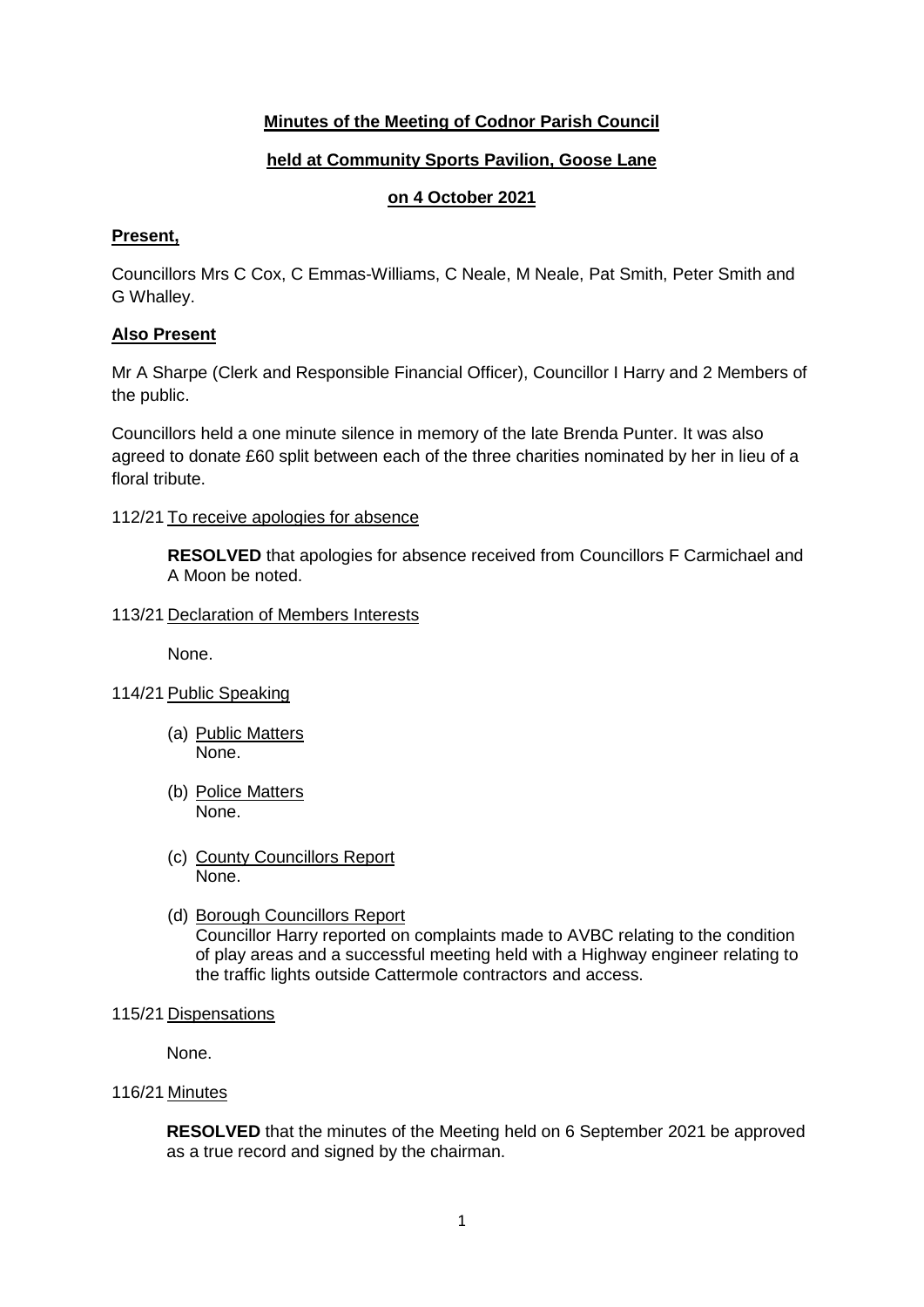## 117/21 To determine which items, if any, of the Agenda should be taken with the public excluded

**RESOLVED** that no items be considered with the press and public excluded.

#### 118/21 Chairman's announcements

None.

#### 119/21 Leaders Report

The Leader reported on the next litter pick and discussions being held regarding the Remembrance Day Service at St James Church.

He also thanked Councillor Harry for setting up the successful meeting with Highways regarding the concerns of increased traffic and the lights outside Cattermole.

#### 120/21 Environmental Matters

The footpath at the top of Springhill Way/Waingroves Road needs resurfacing. This was adopted by DCC in 2003 but was not on the footpaths map. The Clerk was asked to write to DCC to ask that it be included in the programme for resurfacing and be added to the footpaths map.

## 121/21 Parish Council – Items for Decision/Action/Update

## (a) EV Charging points.

The Leader reported that discussions had taken place with installers for the provision of Electric Vehicle charging points on the two car parks controlled by the Parish Council. DCC had been approached as land owner for permission to install on Mill Lane Car Park.

A further report would be presented to the next meeting.

**RESOLVED** that the report be noted.

(b) Covid 19 update and Bonfire and Fireworks

**RESOLVED** that regretfully there would be no bonfire and fireworks event in 2021.

(b) Tesco Express Land update.

Council were informed that there had been no further response from the land owner but DCC had been approached for advice on the necessary steps.

(c) Clock Tower – planting.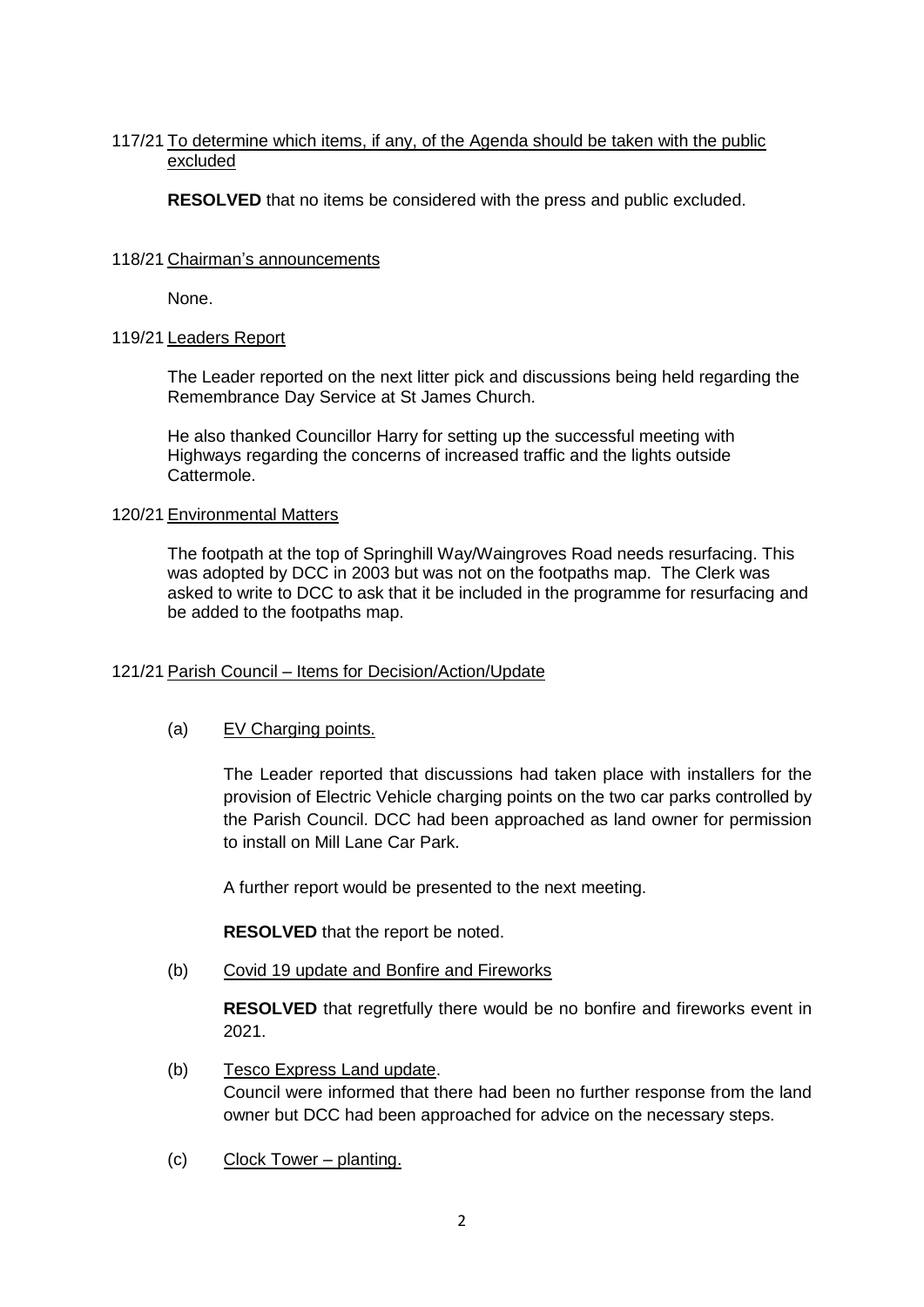Quotations were being sort for the improvements/brickwork at the planting areas at the Clock Tower building.

**RESOLVED** that the report be noted.

(d) Insurance Renewal. Renewed. Council were informed that the insurance had been renewed but the premium had significantly increased due to an outstanding claim. Wider quotations would be sought for next year.

**RESOLVED** that the report be noted.

(e) Budget Precept setting process.

**RESOLVED** that a Financial and Investment Sub Committee meeting be arranged to start considering the 2022/23 budget and precept.

(f) Advertising of casual vacancies/co-option process.

**RESOLVED** that the two vacancies be advertised for co-option.

(g) Formal reporting of External Auditors conclusion of Audit.

Council considered the report of the External Auditor and conclusion of audit notice for 2020/21. The audit was clear and there were no matters to draw to the attention of the Council. The notice of conclusion of audit had been published.

**RESOLVED** that the report be noted.

(h) Allotment Boundary.

Council noted that a request had been received from a resident of Field Street to remove some historic asbestos sheets from the side of their property adjoining Jessop street Allotments. A representative of the allotment Association attended the meeting and informed Members that the Association were preparing a plan to remove all old asbestos from the site and would report further at the next meeting.

**RESOLVED** that the report be noted.

(i) Multi User path update.

An update on plans for the proposed Multi User path was presented to the Council.

**RESOLVED** that the report be noted.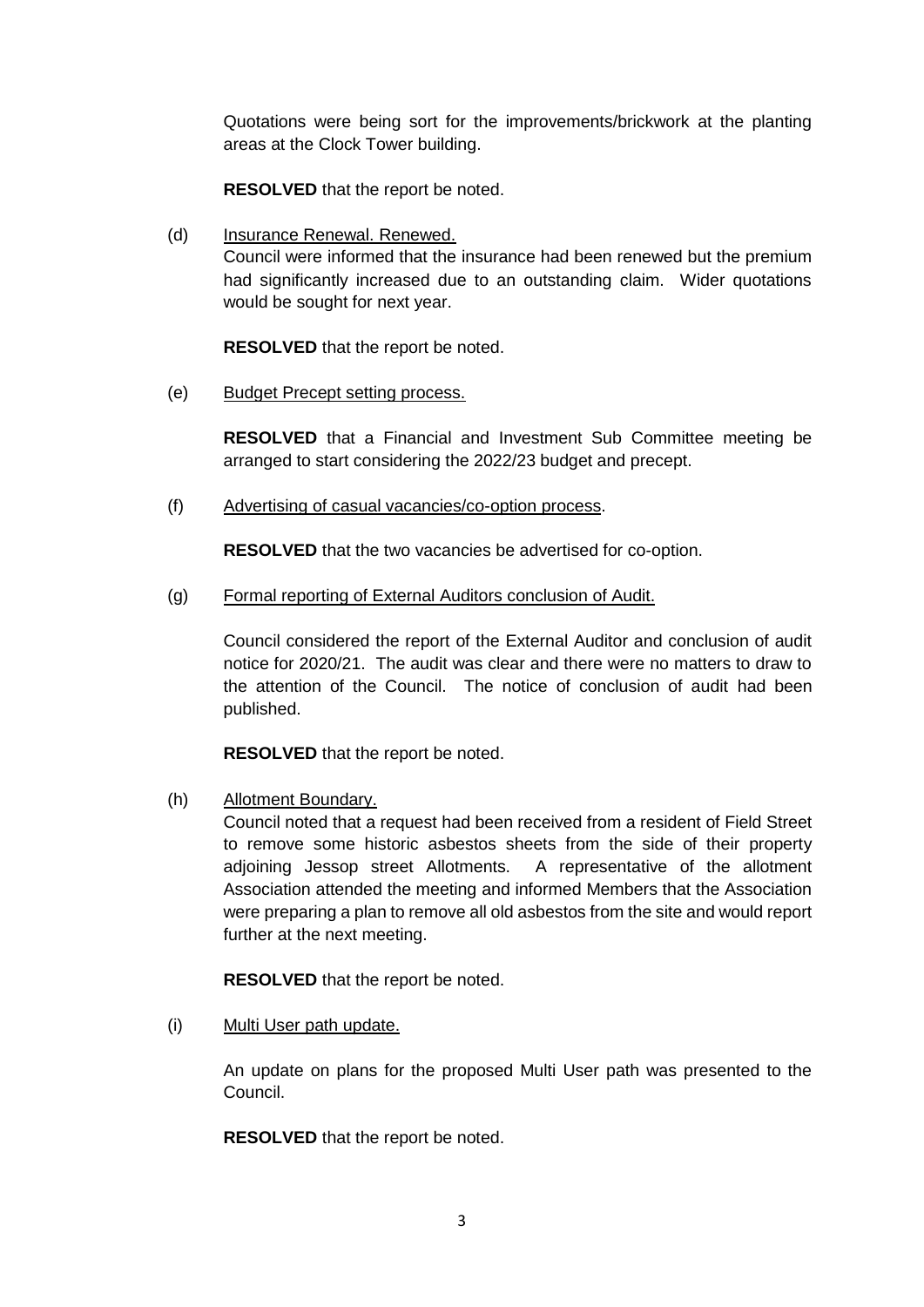# (j) Update on transfer of land for public open space from Peveril Homes. Withdrawn.

# 122/21 Accounts for Payment

**RESOLVED** that the accounts for payment be approved.

| <b>Cheque</b>  | <b>Payee/Description</b>              | <b>Nett</b> | <b>VAT</b> | <b>Gross</b> |
|----------------|---------------------------------------|-------------|------------|--------------|
|                |                                       |             |            |              |
| <b>UT BACS</b> | PW Salary                             | 1104.18     | 0.00       | 1104.18      |
| <b>UT BACS</b> | <b>Clerk Salary</b>                   | 656.41      | 0.00       | 656.41       |
| <b>UT BACS</b> | <b>Homeworking Allowance</b>          | 78.00       | 0.00       | 78.00        |
| <b>UT BACS</b> | Lite - Christmas Lighting             | 6724.50     | 1344.90    | 8069.40      |
| <b>UT BACS</b> | Pensions                              | 306.35      | 0.00       | 306.35       |
| <b>UT BACS</b> | <b>HMRC</b>                           | 149.12      | 0.00       | 149.12       |
| <b>UT BACS</b> | Tudor - Alf Road Car Park<br>Tidy     | 330.00      | 0.00       | 330.00       |
| <b>UT BACS</b> | Keptkleen - Toilet<br>cleaning        | 96.00       | 19.20      | 115.20       |
| <b>UT BACS</b> | Clerk mileage and graffiti<br>cleaner | 33.09       | 0.00       | 33.09        |
| <b>UT BACS</b> | <b>Health and Welfare</b>             | 350.00      | 0.00       | 350.00       |
| <b>UT BACS</b> | <b>Ext Auditor</b>                    | 300.00      | 60.00      | 360.00       |
| <b>UT BACS</b> | <b>AVBC</b> - Road Closure Fee        | 20.00       | 0.00       | 20.00        |
| <b>UT BACS</b> | Streetscape - Play area<br>repairs    | 175.00      | 35.00      | 210.00       |
| <b>UT BACS</b> | Came and Co - Insurance<br>renewal    | 2394.59     | 0.00       | 2394.59      |

# **CPC Bank Reconciliation**

|                        | f          |
|------------------------|------------|
| Balance b/f at 1 April | 149,987.59 |
|                        | f          |
| Add total receipts     | 35,743.60  |
|                        | £          |
| Less total payments    | 24,514.87  |
|                        | f          |
| Balance at 31 March    | 161,216.32 |